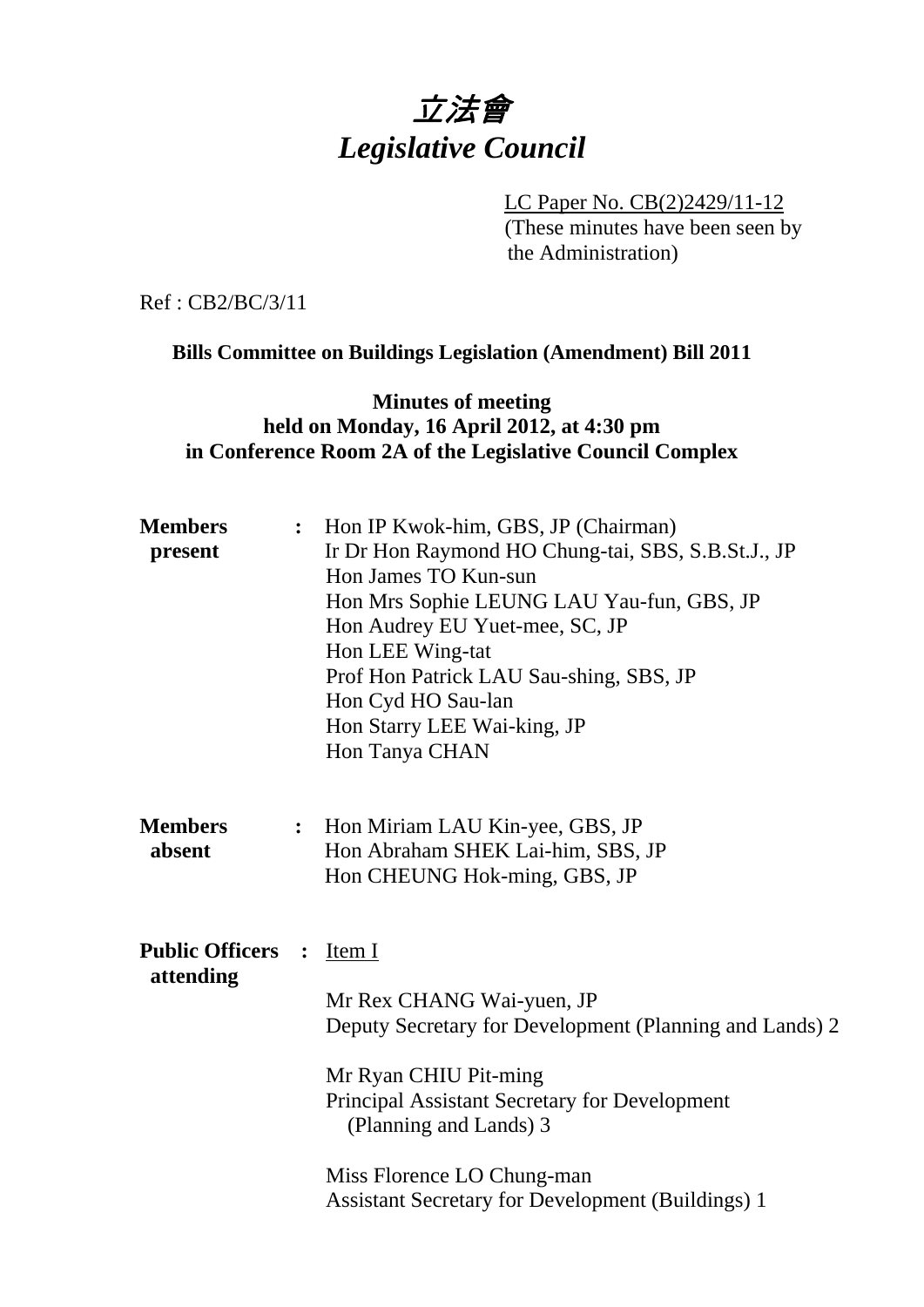|                               |                | Mr HUI Siu-wai<br><b>Deputy Director</b><br><b>Buildings Department</b>                                   |
|-------------------------------|----------------|-----------------------------------------------------------------------------------------------------------|
|                               |                | Mr Alex CHOW Kim-ping<br><b>Assistant Director/Corporate Services</b><br><b>Buildings Department</b>      |
|                               |                | Mr Thomas LEUNG Tung-choi<br><b>Chief Building Surveyor/Legal Services</b><br><b>Buildings Department</b> |
|                               |                | Ms Rayne CHAI Chih-hui<br><b>Senior Government Counsel</b><br>Department of Justice                       |
|                               |                | Mr Henry CHAN Ngai-him<br><b>Government Counsel</b><br>Department of Justice                              |
| <b>Clerk</b> in<br>attendance | $\ddot{\cdot}$ | <b>Mrs Sharon TONG</b><br>Principal Council Secretary (2)                                                 |
| <b>Staff</b> in<br>attendance |                | : Miss Winnie LO<br><b>Assistant Legal Adviser 7</b>                                                      |
|                               |                | Mr Jove CHAN<br>Senior Council Secretary (2) 8                                                            |
|                               |                | Ms Camy YOONG<br>Clerical Assistant (2) 7                                                                 |

## **I. Meeting with the Administration**

The Bills Committee deliberated (index of proceedings attached at **Annex**).

- 2. The Bills Committee requested the Administration to -
	- (a) consider reflecting the Administration's policy for handling complaints about matters relating to building safety to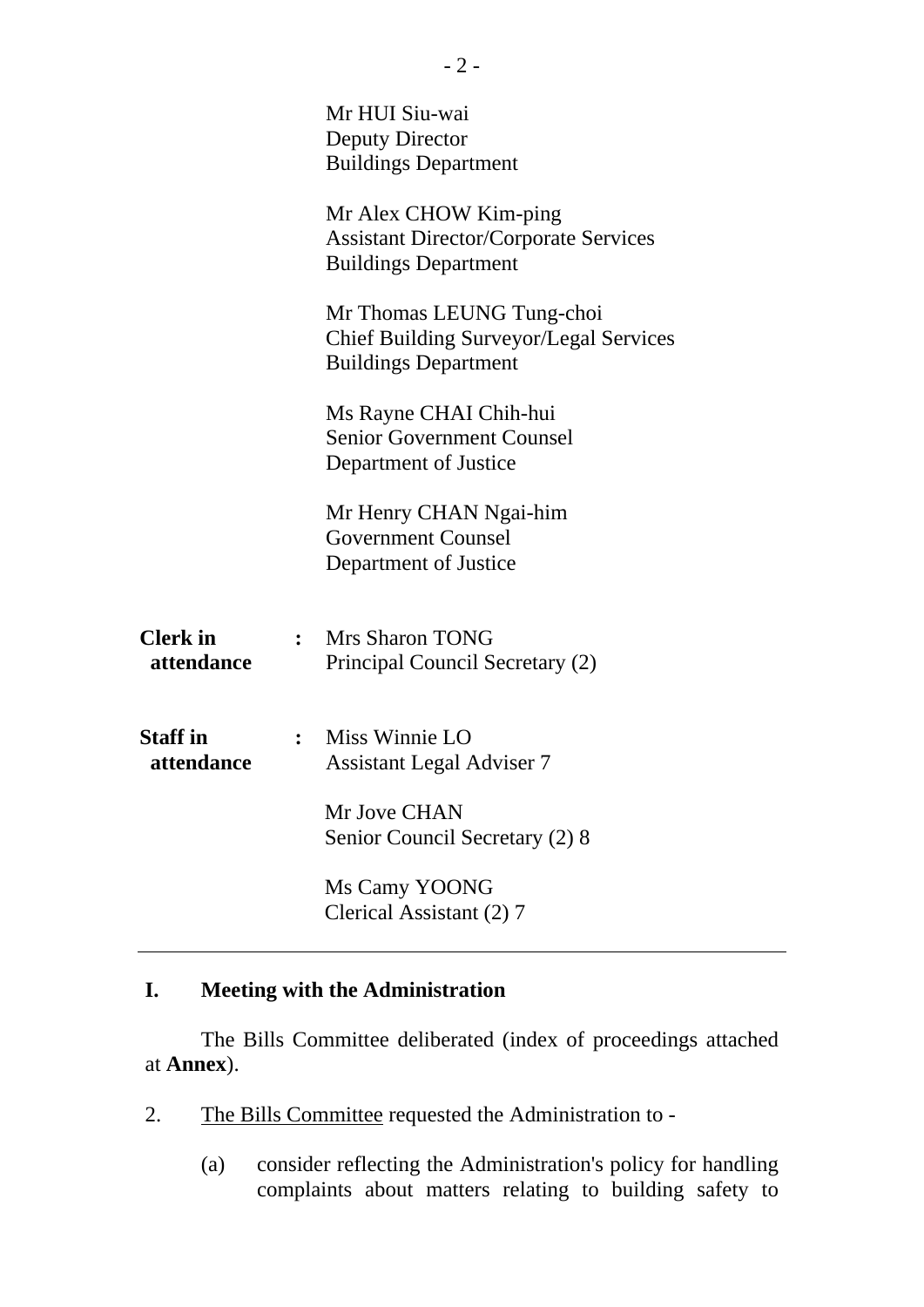avoid creating nuisances to the property owners or occupiers in the long title of the Bill;

- (b) provide information on the rank of officers who would exercise the discretion in determining the amount of surcharge on defaulted works; and
- (c) clarify whether the Administration could create a charge at the Land Registry on the property whose owner was convicted to a fine for his refusal to pay the relevant share of the inspection and repair costs for the common parts of the building for works being undertaken by the owners' corporation in compliance with any order or notice issued by the Building Authority but he refused to pay the fine.

3. The Bills Committee would commence the clause-by-clause examination of the Buildings Legislation (Amendment) Bill 2011 at the next meeting to be held on 24 April 2012 at 10:45 am.

### **II. Any other business**

4. The Chairman suggested and members agreed that three additional meetings would be scheduled for 4 May 2012 at 10:45 am, 21 May 2012 at 4:30 pm, and 11 June 2012 at 10:45 am.

5. There being no other business, the meeting ended at 6:25 pm.

Council Business Division 2 Legislative Council Secretariat 21 June 2012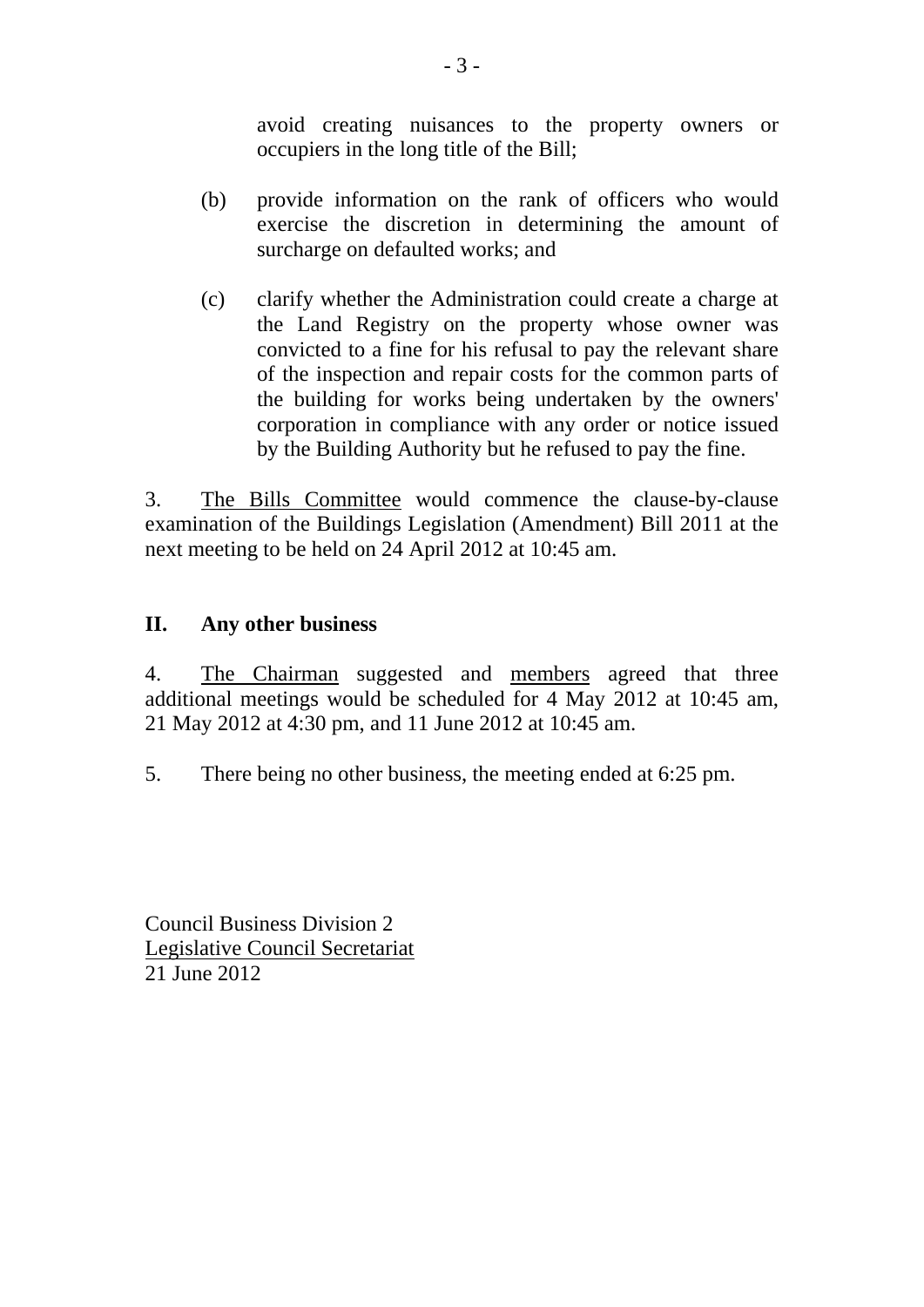## **Proceedings of meeting of Bills Committee on Buildings Legislation (Amendment) Bill 2011 held on Monday, 16 April 2012, at 4:30 pm in Conference Room 2A of the Legislative Council Complex**

| <b>Time marker</b>   | <b>Speaker</b>                                                                | Subject(s)                                                                                                                                                                                                                                                                       | <b>Action</b><br><b>Required</b>                                                                                                                                                                                                                                        |
|----------------------|-------------------------------------------------------------------------------|----------------------------------------------------------------------------------------------------------------------------------------------------------------------------------------------------------------------------------------------------------------------------------|-------------------------------------------------------------------------------------------------------------------------------------------------------------------------------------------------------------------------------------------------------------------------|
| $000439 -$<br>000930 | Chairman                                                                      | Opening remarks; and<br>Dates of subsequent meetings                                                                                                                                                                                                                             |                                                                                                                                                                                                                                                                         |
|                      |                                                                               |                                                                                                                                                                                                                                                                                  |                                                                                                                                                                                                                                                                         |
| $000931 -$<br>001438 | Chairman<br>Admin                                                             | Briefing on the scope and threshold<br>of the proposed warrant for entry<br>into interior of individual premises                                                                                                                                                                 |                                                                                                                                                                                                                                                                         |
| $001439 -$<br>001911 | Chairman<br>Admin                                                             | The rationale and procedures for<br>investigation/enforcement<br>the<br>actions on unauthorized building<br>works ("UBW") in response to a<br>report filed by members of the<br>public                                                                                           |                                                                                                                                                                                                                                                                         |
| $001912 -$<br>002836 | Chairman<br>Prof Patrick LAU<br>Admin                                         | The differences between the use of<br>the proposed warrant and the<br>existing power of the Building<br>Authority ("BA") for entry into<br>interior of individual premises                                                                                                       |                                                                                                                                                                                                                                                                         |
| $002837 -$<br>004501 | Chairman<br>Mrs Sophie LEUNG<br>Admin                                         | The timing and circumstances<br>under which the application for the<br>proposed<br>warrant<br>would<br>be<br>initiated;<br>The Buildings Department's ("BD")<br>procedures for handling complaints<br>about building safety matters; and<br>for<br>Respect<br>owners'<br>private |                                                                                                                                                                                                                                                                         |
|                      |                                                                               | property rights and privacy                                                                                                                                                                                                                                                      |                                                                                                                                                                                                                                                                         |
| $004502 -$<br>005007 | Chairman<br>Miss Tanya CHAN<br>Admin                                          | The procedures and evidence to<br>substantiate reasonable grounds<br>under which officers of BD would<br>apply to a magistrates' court for a<br>warrant                                                                                                                          |                                                                                                                                                                                                                                                                         |
| $005008 -$<br>010714 | Chairman<br>Prof Patrick LAU<br>Admin<br>Ir Dr Raymond HO<br>Mrs Sophie LEUNG | The BD's procedures and rationale<br>handling<br>for<br>non-genuine<br>complaints about UBW to avoid<br>creating nuisances to the property<br>owners or occupiers                                                                                                                | The Administration to consider<br>reflecting<br>its<br>policy<br>for<br>handling<br>complaints<br>about<br>matters relating to building<br>safety<br>avoid<br>creating<br>to<br>the<br>property<br>nuisances to<br>owners or occupiers in the<br>long title of the Bill |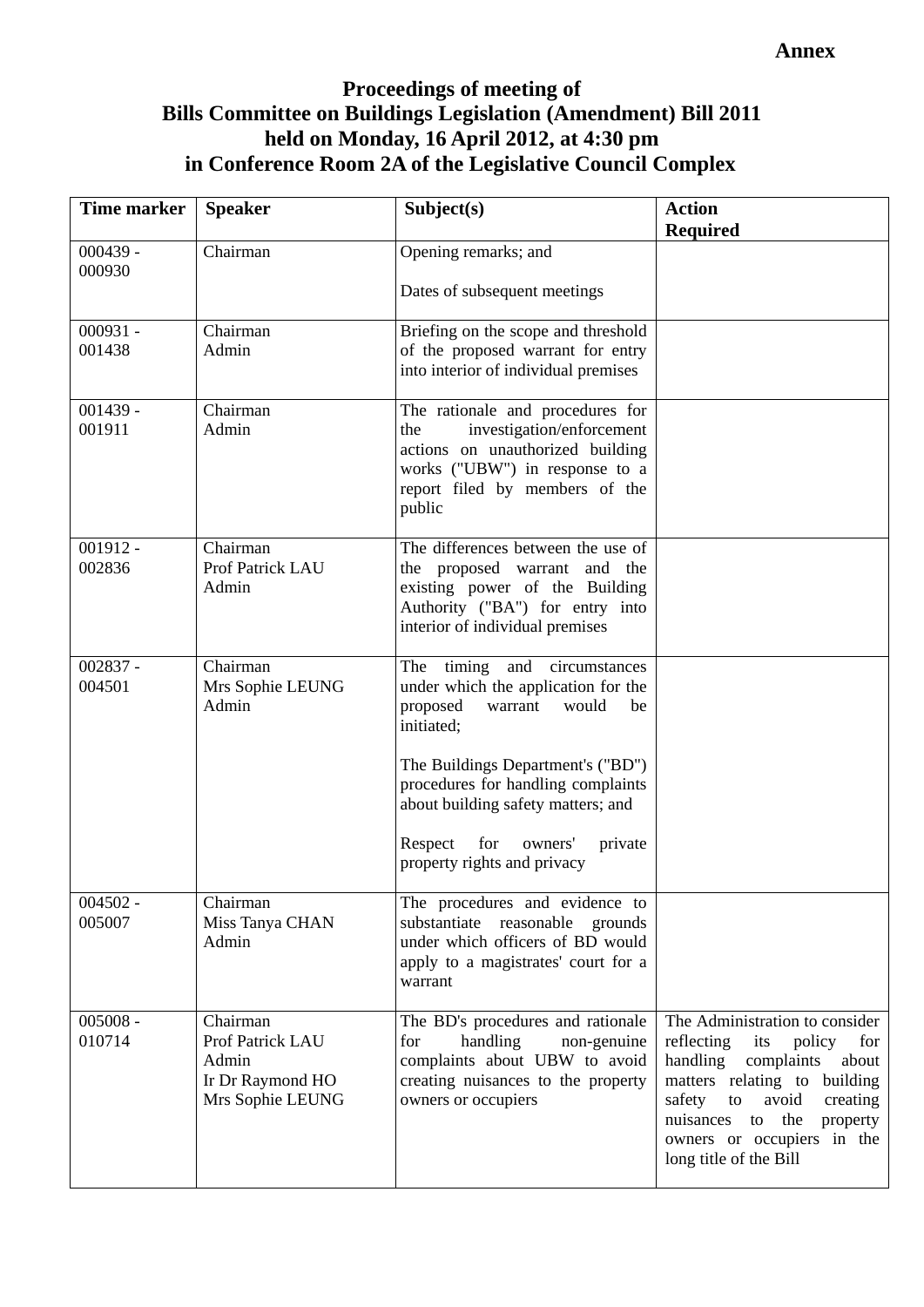| Time marker          | <b>Speaker</b>                                        | Subject(s)                                                                                                                                                                                                                                                                                                                                                                                                                                                                    | <b>Action</b>                                                                                                                                                                |
|----------------------|-------------------------------------------------------|-------------------------------------------------------------------------------------------------------------------------------------------------------------------------------------------------------------------------------------------------------------------------------------------------------------------------------------------------------------------------------------------------------------------------------------------------------------------------------|------------------------------------------------------------------------------------------------------------------------------------------------------------------------------|
|                      |                                                       |                                                                                                                                                                                                                                                                                                                                                                                                                                                                               | <b>Required</b>                                                                                                                                                              |
| $010715 -$<br>010901 | Chairman<br>Admin                                     | Briefing on the proposed surcharge<br>on defaulted works undertaken by<br>BD when a property owner ignored<br>the statutory order / notice issued<br>by BD, and the proposed penalty<br>against persons who refused to<br>share cost of works for the common<br>parts of a building that were<br>required to be carried out by the<br>owners' corporation ("OC") for<br>compliance with statutory orders or<br>notices issued by BA ("the refusal<br>to share cost of works") |                                                                                                                                                                              |
| $010902 -$<br>011441 | Chairman<br>Admin                                     | The authority of and procedures for<br>BD's officers to exercise<br>the<br>discretion<br>in<br>determining<br>the<br>amount of surcharge on defaulted<br>works; and<br>The rate of surcharge upon the<br>property owners under different<br>scenarios                                                                                                                                                                                                                         | The Administration to provide<br>information on the rank of<br>officers who would exercise<br>the discretion in determining<br>the amount of surcharge on<br>defaulted works |
| $011442 -$<br>011608 | Chairman<br>Admin                                     | Briefing on the proposed statutory<br>signboard control system                                                                                                                                                                                                                                                                                                                                                                                                                |                                                                                                                                                                              |
| $011609 -$<br>011727 | Chairman<br>Admin                                     | The timing of safety checking<br>under the proposed<br>signboard<br>control system                                                                                                                                                                                                                                                                                                                                                                                            |                                                                                                                                                                              |
| $011728 -$<br>013121 | Chairman<br>Mr LEE Wing-tat<br>Admin<br>Ms Starry LEE | The responsibility of OCs/property<br>for the<br>removal<br>of<br>owners<br>abandoned signboards;<br>Limitations on the dimensions of<br>signboards; and<br>Enforcement actions to remove<br>abandoned or dangerous signboards                                                                                                                                                                                                                                                |                                                                                                                                                                              |
| $013122 -$<br>013308 | Chairman<br>Admin                                     | Briefing on the proposed penalty<br>against the refusal to share cost of<br>works                                                                                                                                                                                                                                                                                                                                                                                             |                                                                                                                                                                              |
| $013309 -$<br>013907 | Chairman<br>Mr LEE Wing-tat<br>Admin                  | Whether the Administration would<br>proactively initiate a prosecution<br>against the refusal to share cost of<br>works; and<br>Administration's and OC's<br>The 1<br>proceedings against persons who<br>refused to comply with the court's<br>order to pay his share of cost and<br>the relevant fine                                                                                                                                                                        |                                                                                                                                                                              |